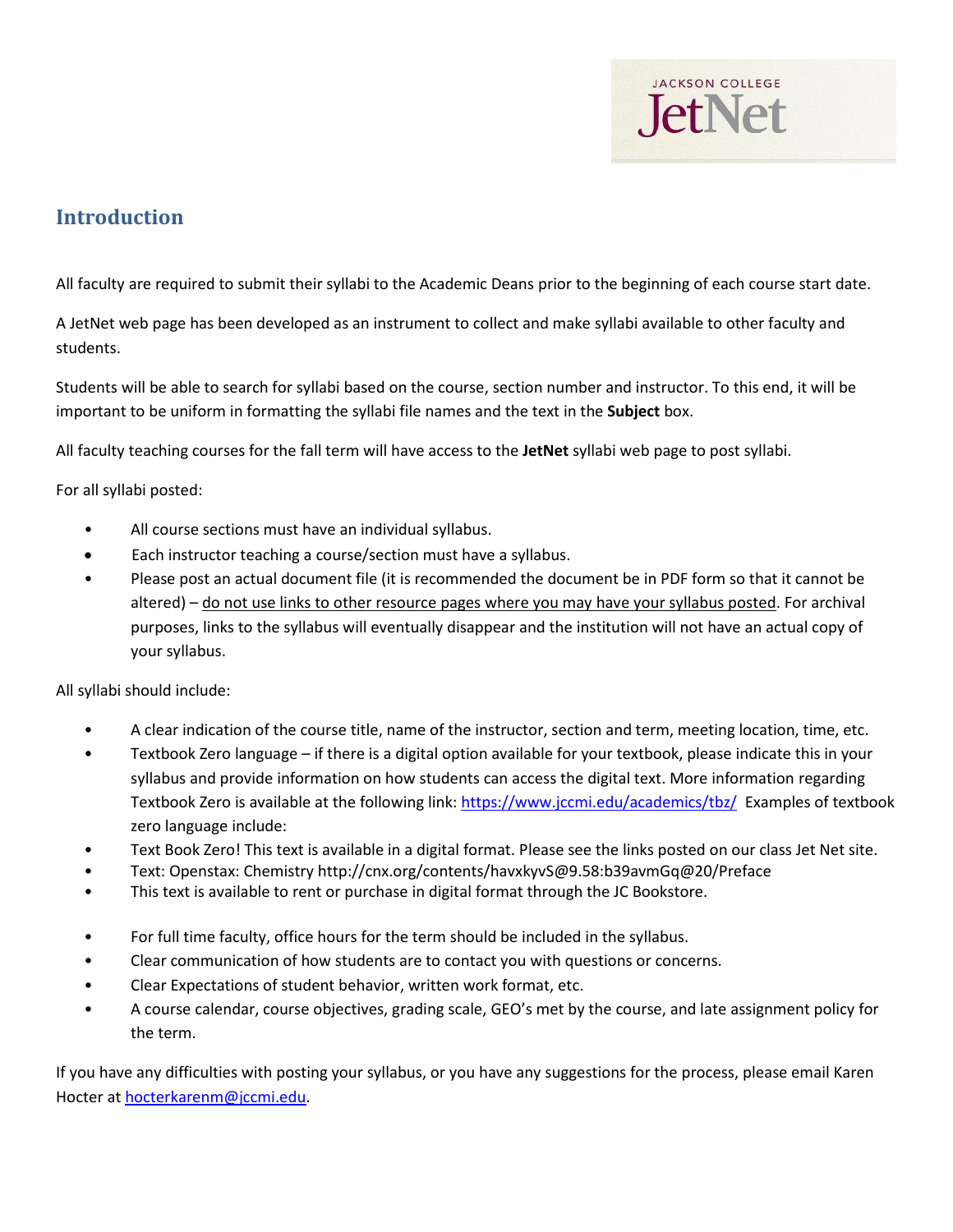## **Procedure for posting syllabi to the JetNet syllabi page**

**1.** Create your electronic syllabus document and save it as a **RTF**, Word or **PDF** document. In creating the file name of the syllabus, use the following format *leaving no spaces* in the file name:

## **Course.Number.Section** (example: ENG.131.01)

It is important for the student's search forum that the file name be saved in this format (see below).

| To search for a syllabus type the name of the course in the search box, as per the picture below. |                                                                                              |                                                                                                                                                                                 |
|---------------------------------------------------------------------------------------------------|----------------------------------------------------------------------------------------------|---------------------------------------------------------------------------------------------------------------------------------------------------------------------------------|
| JetNet ► JCC Course Syllabi ► Forums ► Spring                                                     | You can type the<br>name of the course<br>you are searching<br>for here (i.e.<br>ENG.131.01) | <b>Search forums</b><br>aws everyone to choose whether to subscribe or not<br>e Everyone can now choose to be subscribed<br>Subscribe to this forum<br>Don't track unread posts |
| Spring 2013 Syllabi                                                                               |                                                                                              |                                                                                                                                                                                 |

**2.** Go to JetNet at the top of the JCC web page and click.

| <b>Jackson Community College</b>                      | ---<br>E-mail e-Services JetNet $2$ -Z Index Search |
|-------------------------------------------------------|-----------------------------------------------------|
| <b>ACADEMICS</b><br><b>ABOUT</b><br><b>ADMISSIONS</b> | <b>DEPARTMENTS</b><br><b>STUDENT LIFE</b>           |

**3.** Login to **JetNet**



**4.** Once in **Jet Net**, click on **JCC Course Syllabi** listed under **My courses** on the left side of the web page.



**5.** Click on the appropriate term syllabi forum.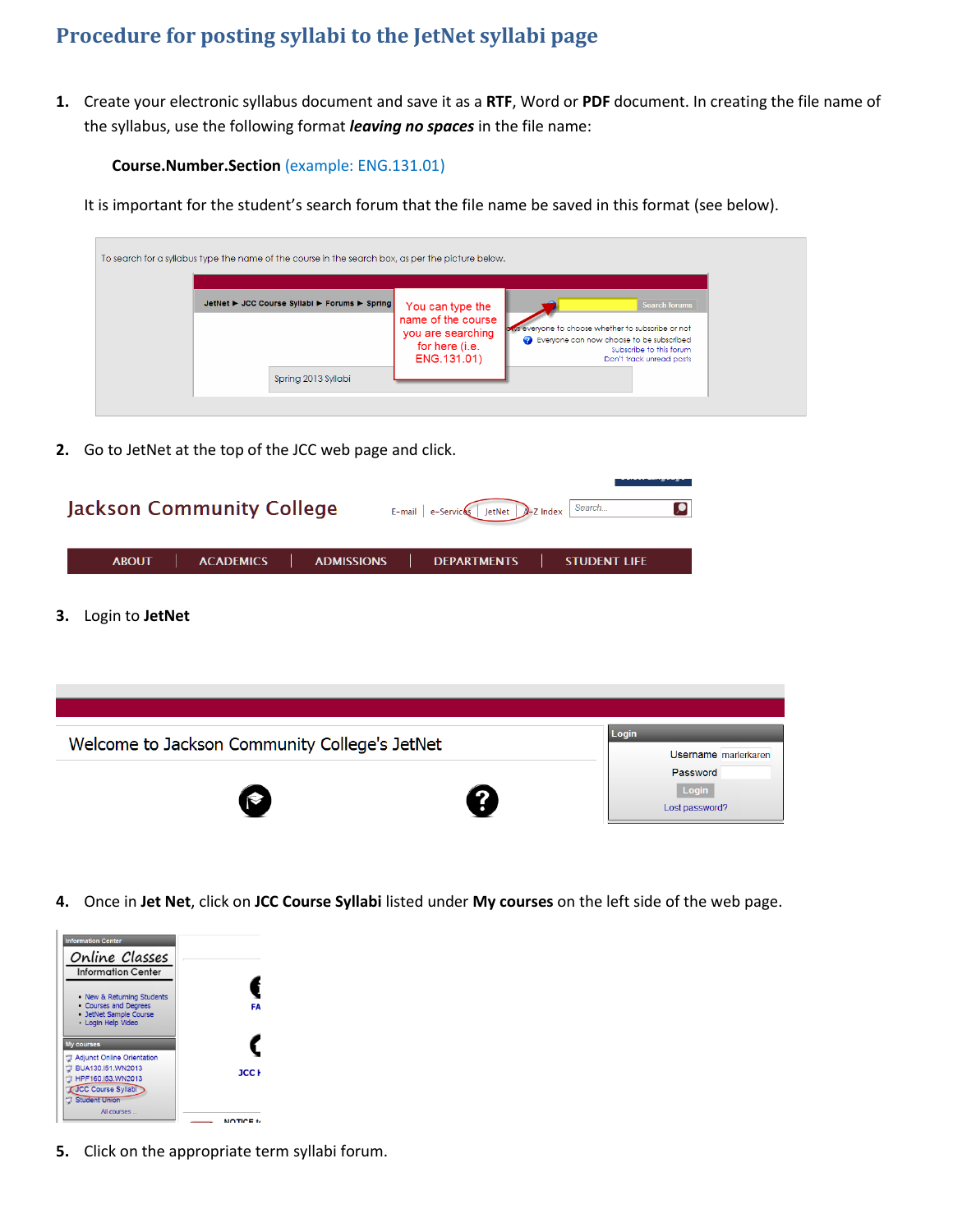| The following application links are provided for your convenience. They are not supported by Jackson Community College. If you are unable to view a syllabi<br>file viewing application (Adobe Reader for PDF files, Microsoft Word Viewer for .DOC & .DOCX files). |  |
|---------------------------------------------------------------------------------------------------------------------------------------------------------------------------------------------------------------------------------------------------------------------|--|
| <b>O</b> Adobe Reader                                                                                                                                                                                                                                               |  |
| <b>O</b> Microsoft Word Viewer                                                                                                                                                                                                                                      |  |
| To find a syllabus, click on the appropriate semester listed below.<br>Spring 2013 Syllabi                                                                                                                                                                          |  |

**6.** Click on **Add a new discussion topic**.

| CIICK OIT AUDI & HEW DISCUSSION LODIC. | indi india (i.a.<br>ENG.131.01) | Subscribe to this forur<br>Don't track unread pos |
|----------------------------------------|---------------------------------|---------------------------------------------------|
| Spring 2013 Syllabi                    |                                 |                                                   |
|                                        |                                 |                                                   |
|                                        | Add a new discussion topic      |                                                   |

**7.** Identify the course and section for the syllabus you will be attaching in the **Subject line**. Please use the following format in the **Subject** line: **Course.Section** (example: ENG.131.01)

It is important that you name the file that you upload using the format in the example. This will be what the student will use to search for your syllabus.

Write a message of your choosing in the message box (the message box needs to include some text). Feel free to use any message you feel appropriate. It can be a simple Welcome, a personal message from you, your office hours, etc. *Some type of text is required in the message area and you must include a Text Book Zero ( TBZ) notice*.

Examples of **textbook zero** language include in the message area:

- o Text Book Zero! This text is available in a digital format. Please see the links posted on our class Jet Net site.
- o Text: Openstax: Chemistry http://cnx.org/contents/havxkyvS@9.58:b39avmGq@20/Preface
- o This text is available to rent or purchase in digital format through the JC Bookstore.

|  |  | n a<br>۰.<br>×<br>× | I<br>I<br>۰.<br>۰. |
|--|--|---------------------|--------------------|
|--|--|---------------------|--------------------|

| our new discussion topic | ENG.131.01<br>Subject <sup>®</sup>                                                                                                                                                                                                                                                                                                                                                                                                                                        |
|--------------------------|---------------------------------------------------------------------------------------------------------------------------------------------------------------------------------------------------------------------------------------------------------------------------------------------------------------------------------------------------------------------------------------------------------------------------------------------------------------------------|
|                          | Message* $\bigcirc$                                                                                                                                                                                                                                                                                                                                                                                                                                                       |
|                          | $B - 1$ $S$ $x_2$ $ B $ $ C$<br>$\bullet$ 3 (12 pt) $\bullet$ Normal<br>Trebuchet<br>$\overline{}$<br>$L$ ang $\blacktriangledown$<br>Welcome to ENG 131.01 - Writing Experience I for the spring 2013 term.<br>Please feel free to stop by my office in BW 111 during my office hours<br>listed below if you need to see me:<br>Monday/Wednesday<br>1:00 pm $- 2:00$ pm<br>Tuesday/Thursday<br>$10:00$ am - 11:00 am<br>Other office hours are available by appointment. |

**8.** To upload your electronic syllabus file, click Browse and find your file on your computer, flashdrive, etc., double click and attach the file to the posting.